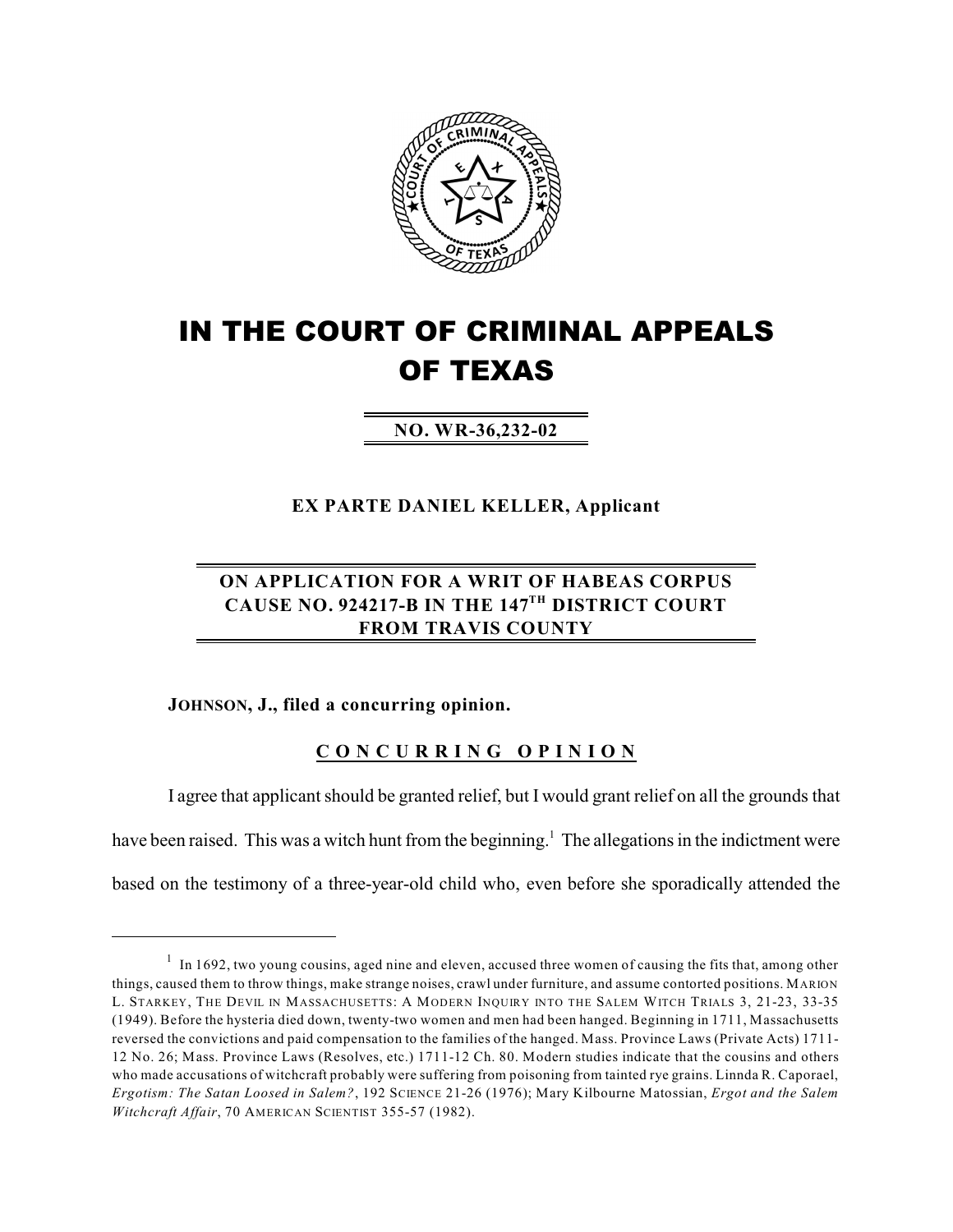applicant's day-care facility, was in therapy for numerous psychological and behavioral issues. In accusing applicant, she asserted that applicant had come to her house and had cut her dog's vagina with a chainsaw until it bled, $\lambda$  that she was taken to a cemetery, where, after a person dressed like a policeman threw a person in a hole, Daniel Keller shot the person who had been thrown into the hole and cut up the body with a chainsaw while all the children helped, $3$  and that she had been put into a swimming pool with sharks that ate babies. She also alleged that applicant served blood-laced Kool-Aid, forced the children to have videotaped sex with adults and other children, $4$  sometimes wore white robes and lit candles before hurting the children, and forced the children to watch or participate in the killing and dismemberment of cats, dogs, and a crying baby. According to the complainant, bodies were unearthed in cemeteries and new holes were dug to hide freshly killed animals, an adult passer-by was shot and dismembered with a chain saw,<sup>5</sup> Frances Keller cut off the finger of a gorilla at Zilker Park,<sup>6</sup> and applicant had performed a satanic bone-replacing ritual on one child. And the children were taken on several plane trips, including one to Mexico, where they were sexually abused by soldiers before returning to Austin in time to meet their parents at the day-care facility. In spite of such fantastical claims, which should have produced total incredulity in the police investigators and prosecutors, charges were filed.

The complainant's bizarre accusations were supported at trial by the testimony of a six-year-

 $2$  One would think that such an injury would have resulted in a police report and a trip to the veterinarian and could thus be verified.

 $3$  One would expect at least one of the other children to have mentioned such an activity to a parent.

 $4$  No such video tapes were found.

 $5$  This probably is the same person who was thrown in a hole by a person dressed like a policeman.

 $6$  There is no zoo in Zilker Park, nor is there any evidence that a gorilla was ever there.